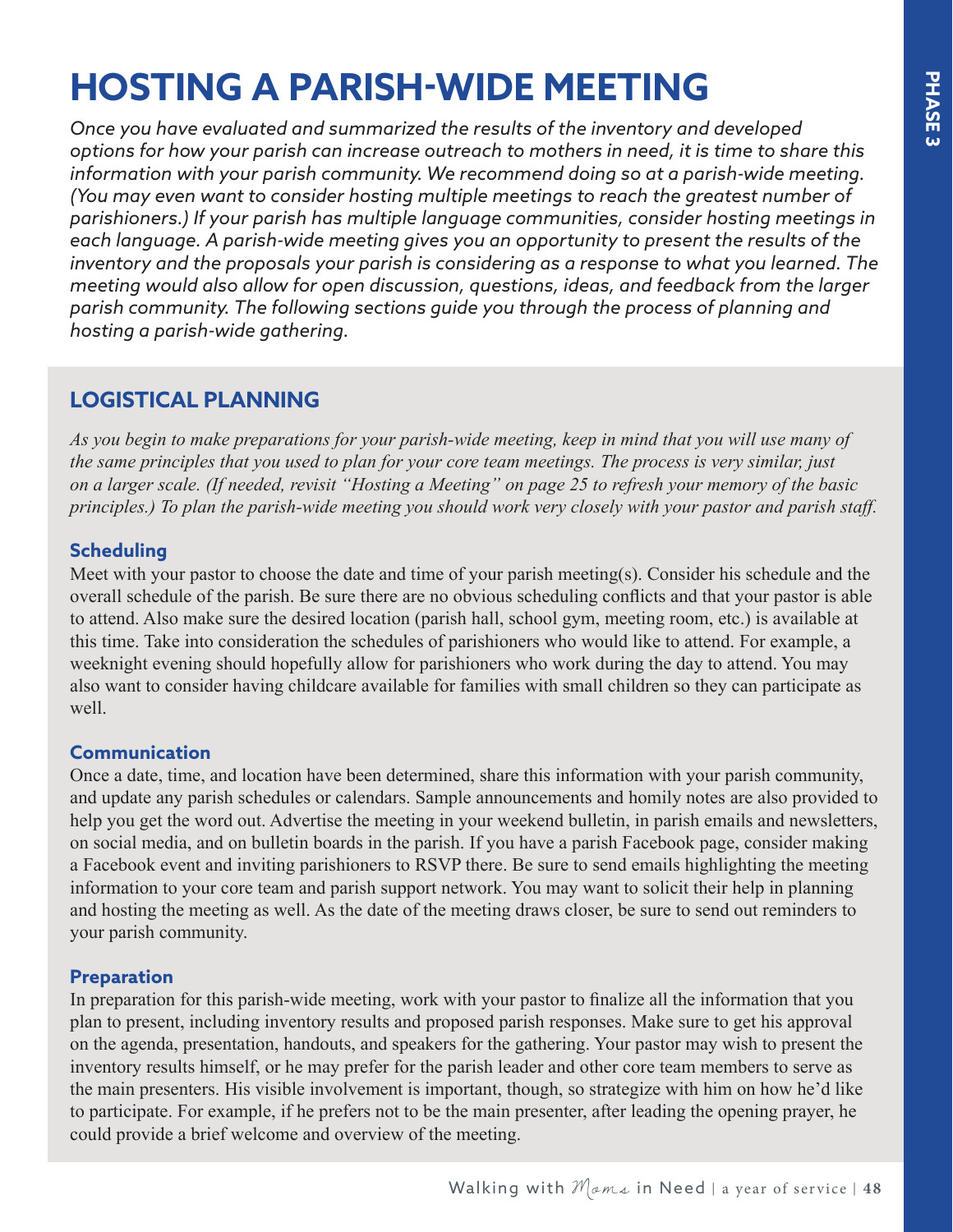

Stock.com/SDI Productions

Work with parish staff to have appropriate technical equipment and support, including computers, television monitors, microphones, sound systems, projectors, etc. The anticipated size of your meeting will likely influence the amount of technical equipment you will need. Decide what furniture arrangement you would like, including tables, chairs, and podiums. Recruit members of the core team or parish support network to help you set up and arrange furniture, if necessary.

Decide what handouts you would like to provide parishioners with during the meeting. This could include prayer cards, copies of the completed inventory, the meeting agenda, a summary of the inventory results, a list of proposed parish responses, comment or feedback cards, and so on. If you have multiple handouts, considering making packets and placing them on tables or chairs prior to parishioners' arrival. Be sure to have pens available as well.

Enlist members of the core team to take notes during the meeting. Ask them to record suggestions, positive and negative feedback, and new ideas.

#### **Hospitality**

Plan to have members of the core team greet and welcome parishioners and distribute any handouts that you are planning to utilize. Have a sign-in list to collect names and contact information from attendees. Be sure to thank parishioners for their presence and support for mothers in need. If you are planning to have any refreshments available, also have core team members refresh any drinks, snacks, ice, or utensils that may run low during the gathering.

#### **Prayer**

Ask your pastor to open and close the meeting with prayer. This gives everyone time to collect their thoughts, place themselves in God's presence, and invite the Holy Spirit to guide your time together. Consider praying the "[Prayer for Pregnant Mothers"](https://www.walkingwithmoms.com/prayer-for-pregnant-mothers) together as a community to open and/or close your gathering.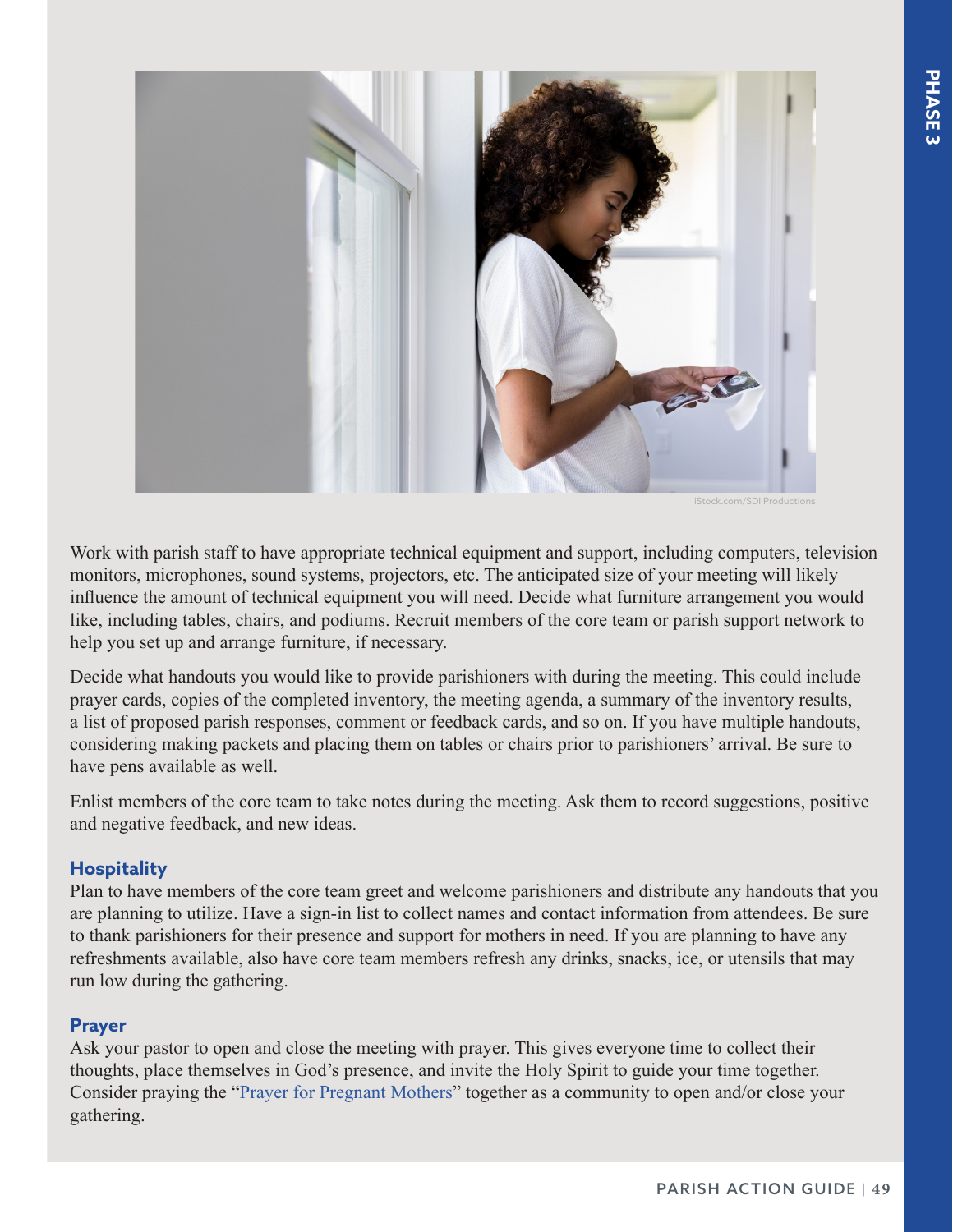## **SHARING RESULTS: FINDINGS AND PROPOSED RESPONSES**

As part of the process of evaluating the inventory and generating proposed parish responses, you began to summarize your findings in anticipation of the parish-wide meeting. If you have not done so already, determine how you would like to present the information to the parish. You may want to utilize a PowerPoint presentation, a number of printed handouts, or another format. (Samples are available [online](https://www.walkingwithmoms.com/supplemental-tools).) You will likely want to utilize a number of these options. Keep in mind that you want to present the information in the simplest way possible. A simple PowerPoint presentation can be helpful in guiding the discussion, and simple handouts may help communicate more detailed information to parishioners. Finalize the plans for your presentation and be sure to get your pastor's approval of all content. Work with him to determine who will present different portions of the presentation.

To begin the meeting, following the initial welcome and prayer, ask all those present to take a moment to put themselves in the shoes of a pregnant woman in need. Consider sharing a true story of a pregnant woman in need, with her permission. Walk them through the many challenges and obstacles she may have encountered. Emphasize that the reason we are all here is to help ease those burdens by providing loving and life-affirming support.

Share the inventory results in an exciting and positive manner. Help paint the picture of all the efforts of the core team over the past several months. Highlight the wonderful resources that you have discovered and all the good work already being done in your local area. Try to build excitement and engagement throughout the presentation.

Next, move on to sharing the major gaps you identified. Help to illustrate how these gaps could create obstacles to a pregnant woman. Then lead into your proposed ideas for how your parish may respond in order to help bridge some of these gaps. You may want to pause at different points during the presentation to see if there are

any specific questions that can be answered or clarified. Remind the audience that there will be a time for extended questions and discussion following the presentation.

If your pastor is not making the presentation himself, ask if he would like to make any comments before opening the meeting for largegroup discussion.

# **SOLICITING FEEDBACK: LEADING A FRUITFUL DISCUSSION**

Work with your pastor to determine who will lead the discussion portion of the meeting. He may wish to lead this section and directly respond to parishioners himself, or he may prefer for the parish leader or a member of the core team to do so. If you are chosen to lead the discussion, keep the following tips in mind to help facilitate a fruitful, large-group discussion:

- Following the presentation of the inventory results, open the floor to questions, comments, ideas, suggestions, and feedback.
- When you are asked a question, answer it to the best of your ability. Consult your core team members or your pastor if you are unsure about an answer. If you do not have an answer available at that time, make a note of the question, and try your best to follow-up on it.
- Listen. One of the most important aspects of leading a fruitful discussion is to listen attentively to whomever is speaking. Whether comments and feedback you receive are positive or critical, do your best to understand and affirm where that person is coming from. Even if you disagree with their idea or assessment, strive to find mutual points of agreement.
- Be open. Graciously accept suggestions for improvement and consider new ideas brought forth. Thank the person for their feedback and let them know it will be taken into consideration.
- • *Respond respectfully.* You will likely receive comments and feedback with which you may initially disagree; however, you should